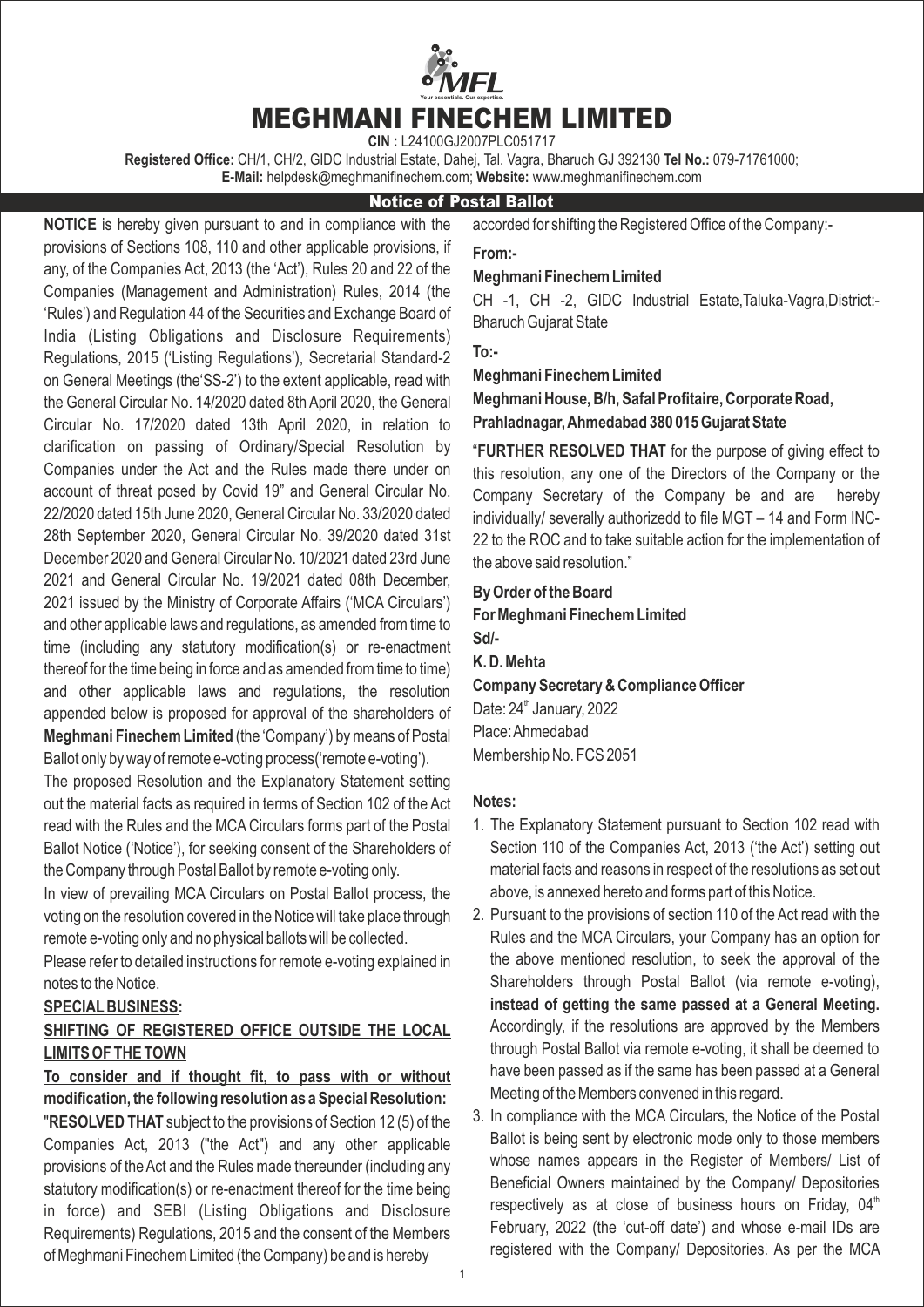Circulars on account of the COVID-19 pandemic, **physical copies of the Notice, postal ballot forms and pre-paid business reply envelopes are not being sent to members for this Postal Ballot.** Members are requested to provide their assent or dissent through remote e-voting only. In respect of those members who have not registered their email IDs, the Company has provided the mechanism hereunder.

- 4. Members may note that the Notice will be available on the Company's website **www.meghmanifinechem.com**, website of the Stock Exchanges i.e. National Stock Exchange of India Limited (NSE) at **www.nseindia.com** BSE Limited (BSE) at **www.bseindia.com** respectively, and on the website of CDSL at **www.evotingindia.com**.
- 5. In case of Member(s) who have not registered their e-mail IDs with the Depository, are requested to please follow below instructions to register their e-mail IDs for obtaining notice of postal ballot and login details of e-voting.
- 6. Members holding shares in demat form can get their e-mail IDs registered with their Depository Participants or sending e-mail to **helpdesk@meghmanifinechem.com**.
- 7. Members whose names appears in the Register of Members/ List of Beneficial Owners as on the **cut-off date i.e. Friday, 04<sup>th</sup> February, 2022** are eligible to vote on the resolution set forth in this Notice. **A person who is not a member as on the cut-off date should treat this notice for information purpose only.**
- 8. **Mr. Mukesh Khandwala, Chartered Accountant,** of M/s CNK Khandwala Associates, Chartered Accountants, Ahmedabad has been appointed as the Scrutinizer for conducting the Postal Ballot only through remote e-voting process in a fair and transparent manner. The Scrutinizer's decision on the validity of e-voting will be final.
- 9. Instructions for remote e-voting:
	- (i) The e-voting period begins on **Friday, February 11, 2022 (9 a.m.)** and ends on **Saturday, March 12, 2022 (5 p.m.)**, i.e., for a period of 30 days. During this period shareholders of the Company, holding shares either in physical form or in dematerialized form, as on **Friday, 04th February,2022 (the cut-off date)** may cast their vote electronically. The e-voting module shall be disabled by CDSL for voting thereafter.
	- (ii) Pursuant to SEBI Circular No. SEBI/HO/CFD/CMD/CIR/P/ 2020/242 dated 09.12.2020, under Regulation 44 of Securities and Exchange Board of India (Listing Obligations and Disclosure Requirements) Regulations, 2015, listed entities are required to provide remote e-voting facility to its shareholders, in respect of all shareholders'resolutions.

Currently, there are multiple e-voting service providers (ESPs) providing e-voting facility to listed entities in India. This necessitates registration on various ESPs and maintenance of multiple user IDs and passwords by the shareholders.

In order to increase the efficiency of the voting process, pursuant to a public consultation, it has been decided to enable e-voting to all the demat account holders, by way of a single login credential, through their demat accounts/ websites of Depositories/ Depository Participants. Demat account holders would be able to cast their vote without having to register again with the ESPs, thereby, not only facilitating seamless authentication but also enhancing ease and convenience of participating in e-voting process.

(iii) In terms of SEBI Circular No. SEBI/HO/CFD/CMD/CIR/P/ 2020/242 dated 09.12.2020 on e-Voting facility provided by Listed Companies, Individual shareholders holding securities in demat mode are allowed to vote through their demat account maintained with Depositories and Depository Participants. Shareholders are advised to update their mobile number and email Id in their demat accounts in order to access e-Voting facility.

Pursuant to above said SEBI Circular, Login method for e-Voting for Individual shareholders holding securities in Demat mode is given below:

| Type of<br>shareholders | <b>Login Method</b>                             |
|-------------------------|-------------------------------------------------|
| Individual              | Users who have opted for CDSL Easi /            |
| Shareholders            | Easiest facility, can login through their       |
| holding                 | existing user id and password. Option will be   |
| securitiesin            | made available to reach e-Voting                |
| Demat mode              | page without any further authentication. The    |
| with CDSL               | URL for users to login to Easi /Easiest are     |
|                         | https: //web.cdslindia.com myeasi               |
|                         | /home/login or visit www.cdslindia.com          |
|                         | and click on Login icon and select New          |
|                         | System Myeasi.                                  |
|                         | After successful login the Easi / Easiest user  |
|                         | will be able to see the e-Voting option for     |
|                         | eligible companies where the e-voting is in     |
|                         | progress as per the information provided by     |
|                         | company. On clicking the e-voting option,       |
|                         | the user will be able to see e-Voting page of   |
|                         | the e-Voting service provider for casting your  |
|                         | vote during the remote e-Voting period.         |
|                         | Additionally, there is also links provided to   |
|                         | access the system of all e-Voting Service       |
|                         | Providers <i>i.e.</i><br>CDSL/NSDL/KARVY/       |
|                         | LINKINTIME, so that the user can visit the e-   |
|                         | Voting service providers' website directly.     |
|                         | If the user is not registered for Easi/Easiest, |
|                         | option to register is available at              |
|                         | https://web.cdslindia.com/myeasi/Regis          |
|                         | tration/EasiRegistration                        |
|                         | Alternatively, the user can directly access e-  |
|                         | Voting page by providing Demat Account          |
|                         | Number and PAN No. from a e-Voting link         |
|                         | available on www.cdslindia.com home             |
|                         | page. The system will authenticate the user     |
|                         | by sending OTP on registered Mobile &           |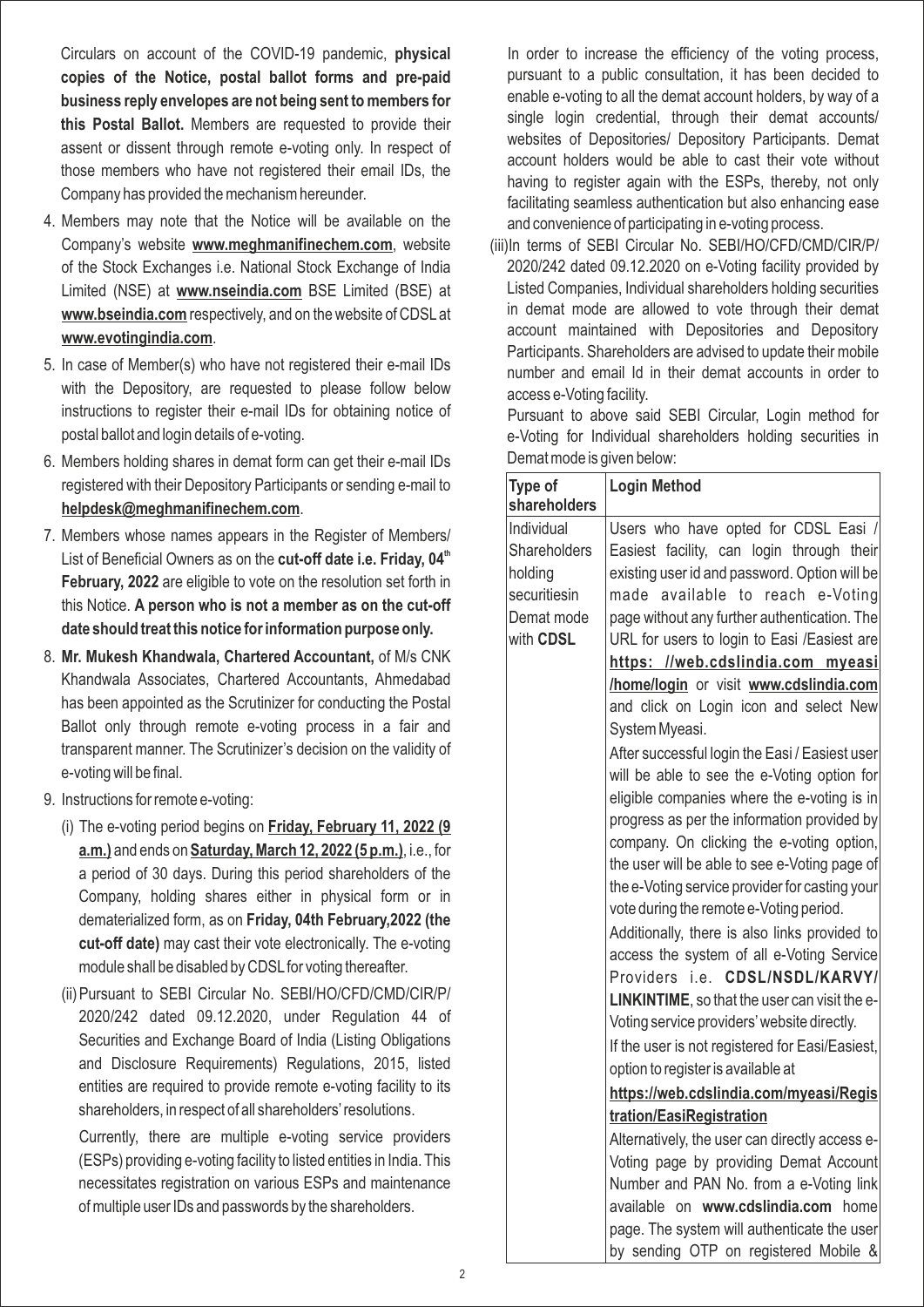|    | Email as recorded in the Demat Account.<br>After successful authentication, user will be<br>able to see the e-Voting option where the e-<br>voting is in progress and also able to directly<br>access the system of all e-Voting Service<br>Providers.                                                                                                                                                                                                                                                                                                                                                                                                                                                                                                                                                                                                                                                                                                                                                                                                                                                               |                                                                                   |
|----|----------------------------------------------------------------------------------------------------------------------------------------------------------------------------------------------------------------------------------------------------------------------------------------------------------------------------------------------------------------------------------------------------------------------------------------------------------------------------------------------------------------------------------------------------------------------------------------------------------------------------------------------------------------------------------------------------------------------------------------------------------------------------------------------------------------------------------------------------------------------------------------------------------------------------------------------------------------------------------------------------------------------------------------------------------------------------------------------------------------------|-----------------------------------------------------------------------------------|
|    | 1) If you are already registered for<br>NSDL IDeAS facility, please visit the<br>e-Services website of NSDL. Open web<br>browser by typing the following URL:<br>https://eservices.nsdl.com either on a<br>Personal Computer or on a mobile. Once<br>the home page of e- Services is launched,<br>click on the "Beneficial Owner" icon under<br>"Login" which is available under 'IDeAS'<br>section. A new screen will open. You will<br>have to enter your User ID and Password.<br>After successful authentication, you will be<br>able to see e-Voting services. Click on<br>"Access to e-Voting" under e-Voting<br>services and you will be able to see e-Voting<br>page. Click on company name or e-Voting<br>service provider name and you will be<br>re- directed to e-Voting service provider<br>website for casting your vote during the<br>remote e-Voting period.                                                                                                                                                                                                                                         | Individual<br>Shareholders<br>holding<br>securities in<br>demat mode<br>with NSDL |
| (i | 2) If the user is not registered for IDeAS<br>e-Services, option to register is available<br>at https://eservices.nsdl.com. Select<br>"Register Online for IDeAS<br>"Portall<br>or click at https://eservices.nsdl.com/<br>SecureWeb/IdeasDirectReg.jsp<br>3) Visit the e-Voting website of NSDL. Open<br>web browser by typing the following URL:<br>https://www.evoting.nsdl.com/ either on<br>a Personal Computer or on a mobile. Once<br>the home page of e-Voting system is<br>launched, click on the icon "Login" which is<br>available under 'Shareholder/Member'<br>section. A new screen will open. You will<br>have to enter your User ID (i.e. your sixteen<br>digit demat account number hold with<br>NSDL), Password/OTP and a Verification<br>Code as shown on the screen. After<br>successful authentication, you will be<br>redirected to NSDL Depository site wherein<br>you can see e-Voting page. Click on<br>company name or e-Voting service<br>provider name and you will be redirected<br>to e-Voting service provider website for<br>casting your vote during the remote e-Voting<br>period. |                                                                                   |

Individual **Shareholders** (holding securitiesin demat mode) login through their **Depository Participants** You can also login using the login credentials of your demat account through your Depository Participant registered with NSDL/CDSL for e-Voting facility. After Successful login, you will be able to see e-Voting option. Once you click on e-Voting option, you will be redirected to NSDL/CDSL Depository site after successful authentication, wherein you can see e-Voting feature. Click on company name or e-Voting service provider name and you will be redirected to e-Voting service provider website for casting your vote during the remote e-Voting period.

**Important note:** Members who are unable to retrieve User ID/ Password are advised to use Forget User ID and Forget Password option available at abovementioned website.

**Helpdesk for Individual Shareholders holding securities in demat mode for any technical issues related to login through Depository i.e. CDSLand NSDL**

| Login type       | <b>Helpdesk details</b>                              |
|------------------|------------------------------------------------------|
| Individual       | Members facing any technical issue in                |
| Shareholders     | login can contact CDSL helpdesk<br>by                |
| holding          | sending a request at                                 |
| securities in    | helpdesk.evoting@cdslindia.com<br>or                 |
| Demat mode       | contact at 022- 23058738 and 22-                     |
| with <b>CDSL</b> | 23058542-43.                                         |
| Individual       | Members facing any technical issue in login          |
| Shareholders     | can contact NSDL helpdesk by sending a               |
| holding          | request at <b>evoting@nsdl.co.in</b> or call at toll |
| securities in    | free no.: 1800 1020 990 and 1800 22 44 30            |
| Demat mode       |                                                      |
| with <b>NSDL</b> |                                                      |

(iv) Login method for e-Voting for **shareholders other than individual shareholders holding in Demat form & physical shareholders.**

- 1) The shareholders should log on to the e-voting website **www.evotingindia.com**.
- 2) Click on "Shareholders" module.
- 3) Now enter your User ID a. For CDSL: 16 digits beneficiary ID, b. For NSDL: 8 Character DPID followed by 8 Digits Client ID, c. Shareholders holding shares in Physical Form should enter Folio Number registered with the Company.
- 4) Next enter the Image Verification as displayed and Click on Login.
- 5) If you are holding shares in demat form and had logged on to **www.evotingindia.com** and voted on an earlier e-voting of any company, then your existing password is to be used.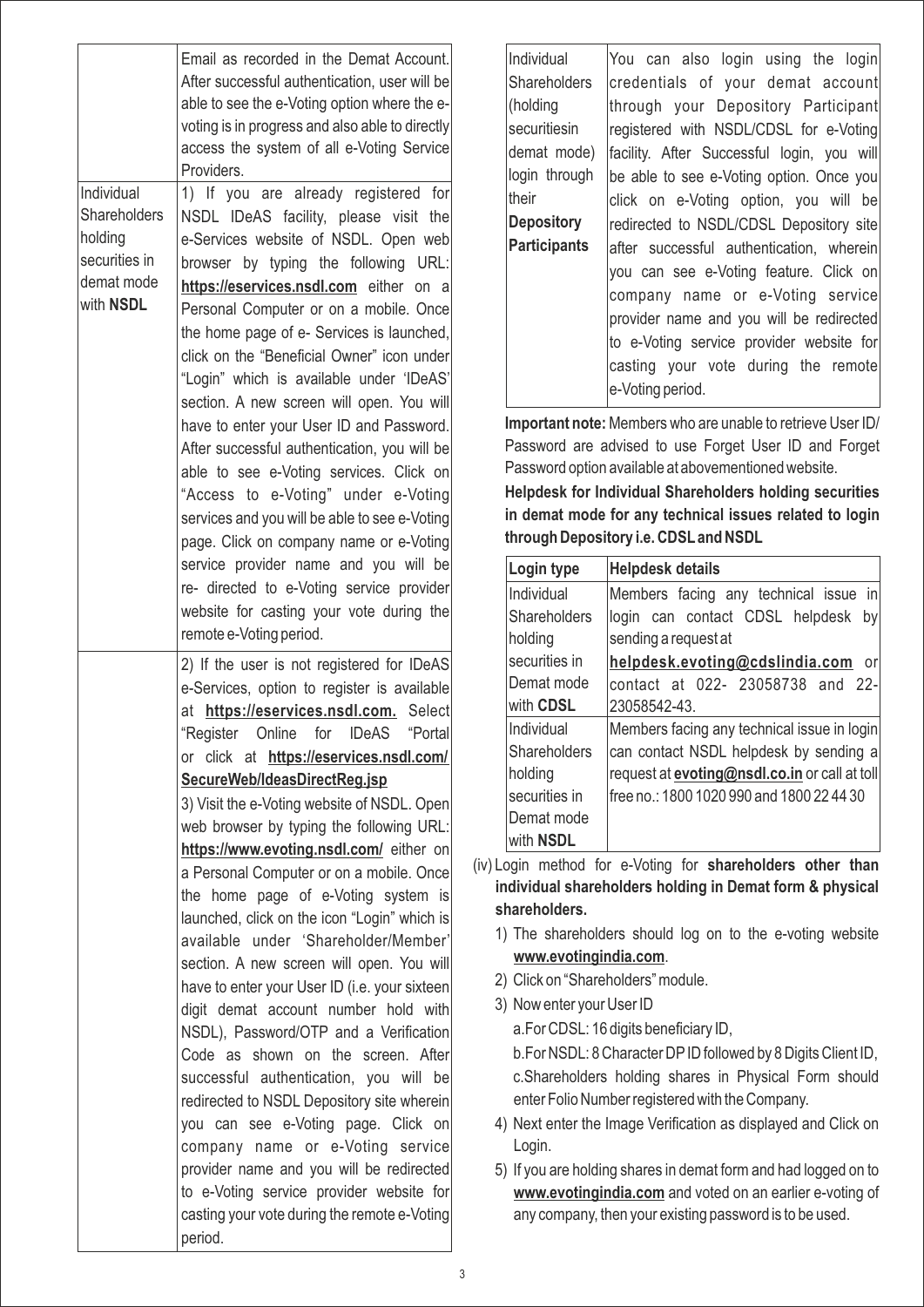### 6) If you are a first-time user follow the steps given below:

|                                                       | For Shareholders holding shares in Demat<br>Form other than individual and Physical Form                                                                                                                                                                                                                    |
|-------------------------------------------------------|-------------------------------------------------------------------------------------------------------------------------------------------------------------------------------------------------------------------------------------------------------------------------------------------------------------|
| PAN                                                   | Enter your 10 digit alpha-numeric *PAN issued by<br>Income Tax Department (Applicable for both<br>demat shareholders as well as physical<br>shareholders)<br>Shareholders who have not updated their PAN                                                                                                    |
|                                                       | with the Company/Depository Participant are<br>requested to use the sequence number sent by<br>Company/RTA or contact<br>Company/RTA.                                                                                                                                                                       |
| <b>Dividend</b><br><b>OR</b> Date<br>ofBirth<br>(DOB) | Enter the Dividend Bank Details or Date of Birth<br>Bank Details (in dd/mm/yyyy format) as recorded in your demat<br>account or in the company records in order to<br>login.<br>If both the details are not recorded with the<br>depository or company,<br>please enter the member id / folio number in the |
|                                                       | Dividend Bank details field as mentioned in<br>$\text{instruction}(\mathsf{v})$ .                                                                                                                                                                                                                           |

- (v) After entering these details appropriately, click on **"SUBMIT"** tab.
- (vi) Shareholders holding shares in physical form will then directly reach the Company selection screen. However, shareholders holding shares in demat form will now reach 'Password Creation'menu wherein they are required to mandatorily enter their login password in the new password field. Kindly note that this password is to be also used by the demat holders for voting for resolutions of any other company on which they are eligible to vote, provided that company opts for e-voting through CDSL platform. It is strongly recommended not to share your password with any other person and take utmost care to keep your password confidential.
- (vii) For shareholders holding shares in physical form, the details can be used only for e- voting on the resolutions contained in this Notice.
- (viii) Click on the EVSN for **MEGHMANI FINECHEM LIMITED.**
- (ix) On the voting page, you will see **"RESOLUTION DESCRIPTION"** and against the same the option **"YES/NO"** for voting. Select the option **YES** or **NO** as desired. The option YES implies that you assent to the Resolution and option NO implies that you dissent to the Resolution.
- (x) Click on the **"RESOLUTIONS FILE LINK"** if you wish to view the entire Resolution details.
- (xi) After selecting the resolution, you have decided to vote on, click on **"SUBMIT"**. Aconfirmation box will be displayed. If you wish to confirm your vote, click on **"OK"**, else to change your vote, click on **"CANCEL"** and accordingly modify your vote.
- (xii) Once you **"CONFIRM"** your vote on the resolution, you will not be allowed to modify your vote.
- (xiii) You can also take a print of the votes cast by clicking on "Click here to print" option on the Voting page.
- (xiv) If a demat account holder has forgotten the login password then Enter the User ID and the image verification code and click on Forgot Password & enter the details as prompted by the system.
- **(xv) Facility for Non Individual Shareholders and Custodians –Remote Voting**

• Non-Individual shareholders (i.e. other than Individuals, HUF, NRI etc.) and Custodians are required to log on to **www.evotingindia.com** and register themselves in the "Corporates" module.

• A scanned copy of the Registration Form bearing the stamp and sign of the entity should be emailed to **helpdesk.evoting@cdslindia.com**.

• After receiving the login details a Compliance User should be created using the admin login and password. The Compliance User would be able to link the account(s) for which they wish to vote on.

• The list of accounts linked in the login should be mailed to **helpdesk.evoting@cdslindia.com** and on approval of the accounts they would be able to cast their vote.

• A scanned copy of the Board Resolution and Power of Attorney (POA) which they have issued in favour of the Custodian, if any, should be uploaded in PDF format in the system for the scrutinizer to verify the same.

• Alternatively Non Individual shareholders are required to send the relevant Board Resolution/ Authority letter etc. together with attested specimen signature of the duly authorized signatory who are authorized to vote, to the Scrutinizer and to the Company at the email address viz; **helpdesk@meghmanifinechem.com**. , if they have voted from individual tab & not uploaded same in the CDSL e-voting system for the scrutinizer to verify the same.

# **PROCESS FOR THOSE SHAREHOLDERS WHOSE EMAIL/MOBILE NO. ARE NOT REGISTERED WITH THE COMPANY/DEPOSITORIES**

- 1. For Physical shareholders- please provide necessary details like Folio No., Name of shareholder, scanned copy of the share certificate (front and back), PAN (self-attested scanned copy of PAN card), ADHAR (self-attested scanned copy of Aadhar Card) by email to **helpdesk@meghmanifinechem.com.**
- 2. For Demat shareholders -, Please update your email id & mobile no. with your respective Depository Participant (DP)
- 3. For Individual Demat shareholders Please update your email id & mobile no. with your respective Depository Participant (DP) which is mandatory while e-Voting.
- 4. If you have any queries or issues regarding attending AGM & e-Voting from the CDSLe- Voting System, you can write an email to **helpdesk.evoting@cdslindia.com** or contact at 022- 23058738 and 022-23058542/43.
- 5. All grievances connected with the facility for voting by electronic means may be addressed to Mr. Rakesh Dalvi, Sr. Manager (CDSL) Central Depository Services (India) Limited, A Wing,